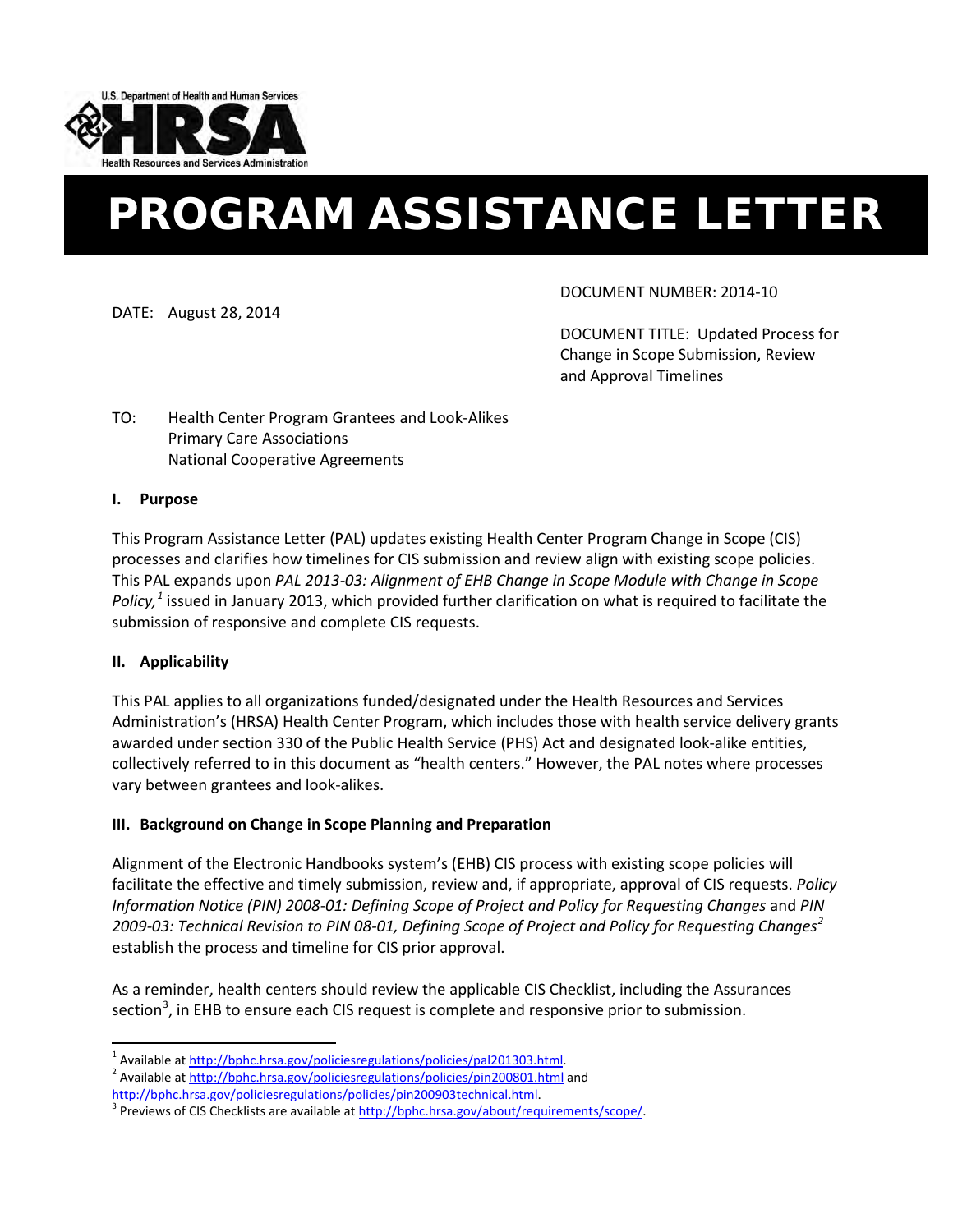## **IV. Submission and Review[4](#page-1-0)**

## • **Health Center CIS Submission**

- o **Initial Submission**: As stated in PIN 2008-01, health centers should submit **complete and comprehensive** CIS requests **at least** 60 days in advance of their desired implementation date for changes in scope for service delivery sites and services provided. A CIS request is complete if it includes all necessary information for HRSA review. HRSA may request clarifying and/or additional information (via a Change Request in EHB) when information necessary to review the application is not included in the original submission. Returned CIS requests will result in an extended review timeframe to account for any additional time necessary for health center submission of clarifying information and for subsequent HRSA review.
- o **Deactivation of Inactive CIS Requests**: In order to ensure the submission of accurate and up-to-date CIS requests, HRSA will automatically deactivate a CIS request, converting the request to a read-only format, when there have been 60 days of inactivity (i.e., no opening or editing) of the request in EHB. HRSA will send EHB notifications/alerts to health centers with CIS submissions that are nearing potential deactivation. When HRSA deactivates a CIS request, the health center will have to submit a new CIS request in order to propose this change in scope for HRSA's consideration.

## • **HRSA Review**

 $\overline{\phantom{a}}$ 

- o **Standard Time for HRSA Review:** HRSA will notify the health center of its final decision within 60 days of receiving a **complete** CIS request submission, notwithstanding the exceptions referenced below.
- o **Additional Time for HRSA Review:** In unique cases, HRSA may extend the review period beyond 60 days if additional analysis is warranted. For example, in cases where potential service area overlap concerns are identified, additional consultation may add time to HRSA's review. In such cases, HRSA will notify the health center of the extended review timeline within the initial 60-day review period.
- **Change Request**: As noted above, if additional information or clarification is needed, the Project Officer will notify the health center of the deficiencies (via a Change Request in EHB), and the health center will be given up to 60 days to provide the requested information. The HRSA 60-day review period will begin anew upon receiving the re-submission. If the health center does not resubmit by the end of 60 days, HRSA will deactivate the CIS request, converting the request to a read-only format. When HRSA deactivates a CIS request, the health center will have to submit a new CIS request in order to propose this change in scope for HRSA's consideration.

# **V. Effective Date of an Approved Change in Scope and HRSA Notification**

This PAL clarifies that the effective date for a change in scope will correspond to the date that the Bureau of Primary Health Care (BPHC) recommends approval of the CIS request in EHB. If the CIS is approved, HRSA will notify the health center of HRSA's decision in accordance with the following:

<span id="page-1-0"></span><sup>&</sup>lt;sup>4</sup> HRSA acknowledges that there may be rare time-sensitive cases that preclude the health center from following the timeline described in this PAL. In these cases, the health center should contact their Project Officer as soon as possible and prior to CIS request submission.